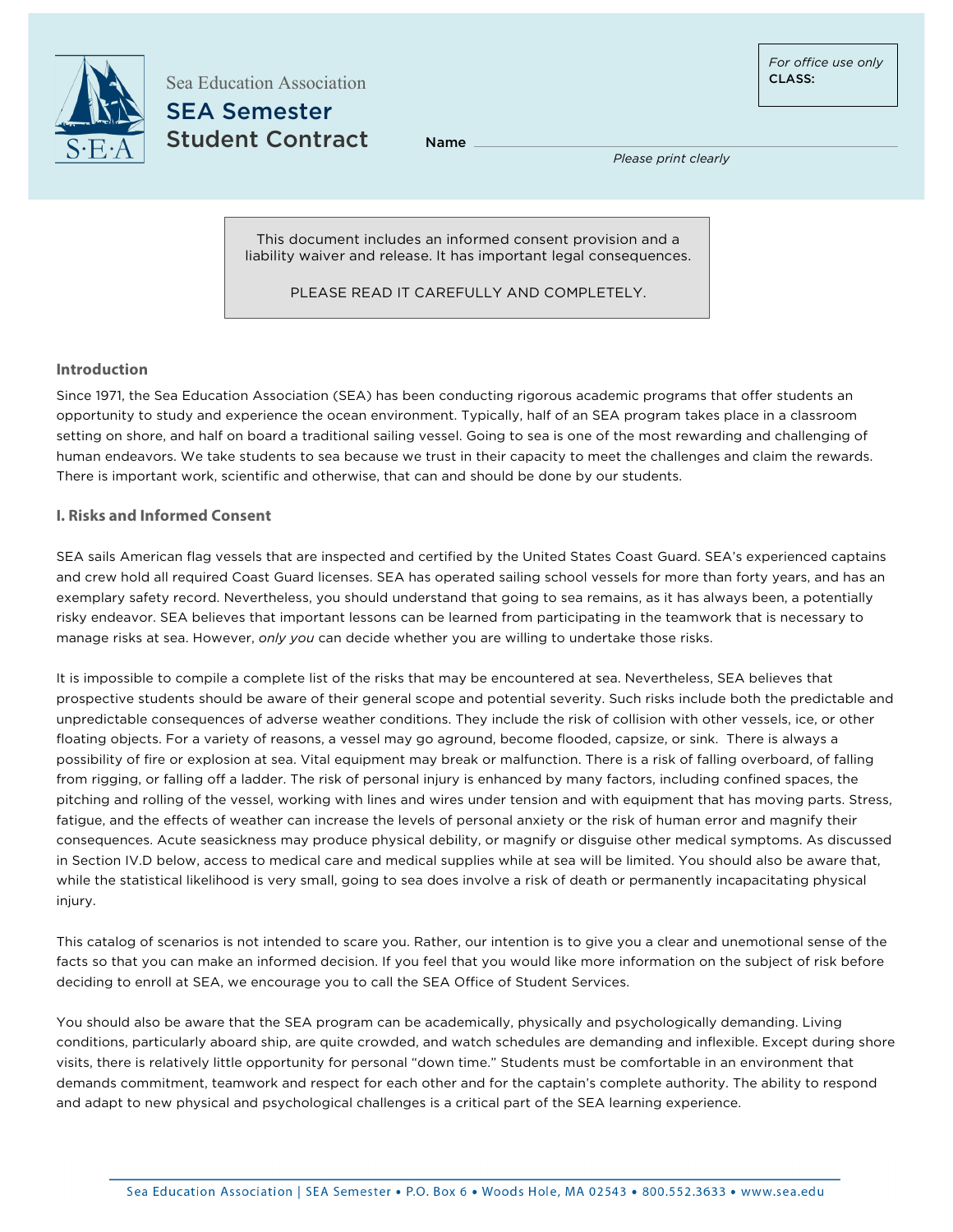### **II. Liability Waiver and Release**

By signing this Student Contract, you will be certifying as follows. I recognize that participating in a SEA program has inherent risks. Those risks include, but are not limited to, those that are discussed above. I acknowledge that those risks include virtually any kind of permanent injury and even death. I further recognize that my access to medical care while at sea will be very limited, and that at times it may be impossible to obtain timely and adequate medical care for any injury or illness. I have decided to participate in this activity in full awareness of the risks described above.

I, therefore, agree to personally ASSUME ALL RISKS of injury, illness, death, or other harm or damages which may occur in connection with this activity. I also agree that I will assume all responsibility for any costs and medical expenses that I may incur or that others may incur on my behalf as a result of my participation.

I agree that, except as provided below, I will not assert against SEA, its trustees, officers, agents, managers, teachers and other employees (collectively, "SEA"), and will hold SEA harmless from any and all claims for injury, illness, death, costs, medical and other expenses, or any harm that may result to me in connection with my participation in an SEA program.

This waiver specifically includes claims for injuries, illness or death that are solely or partially caused by any acts or omissions of SEA that are claimed to be negligent or to give rise to liability without fault, however the legal theory may be categorized.

I do not, however, agree to waive any claim for injury or death caused by SEA's gross negligence or willful recklessness, as that would be unfair and contrary to the laws of Massachusetts.

*I further understand, acknowledge and agree that SEA and its captains have complete discretion to determine who they will take to sea, and, if any problem arises, who may continue to participate in the voyage. I understand that, if I am asked to leave the program, I will be responsible for all financial costs involved, including the cost of my return airfare and/or evacuation expenses.*

*I understand that this Liability Waiver and Release forms part of this Contract and that I am expressly waiving certain legal rights.*

i<br>L

i<br>L

i<br>L

i<br>L

### Print Student Name Clearly

| Signature of Student (required) |  |  |
|---------------------------------|--|--|
|                                 |  |  |

Date (required)

Print Parent/Guardian Name Clearly (if under 18)

Signature of Parent/Guardian Name Clearly (if under 18) Date (required) Date (required)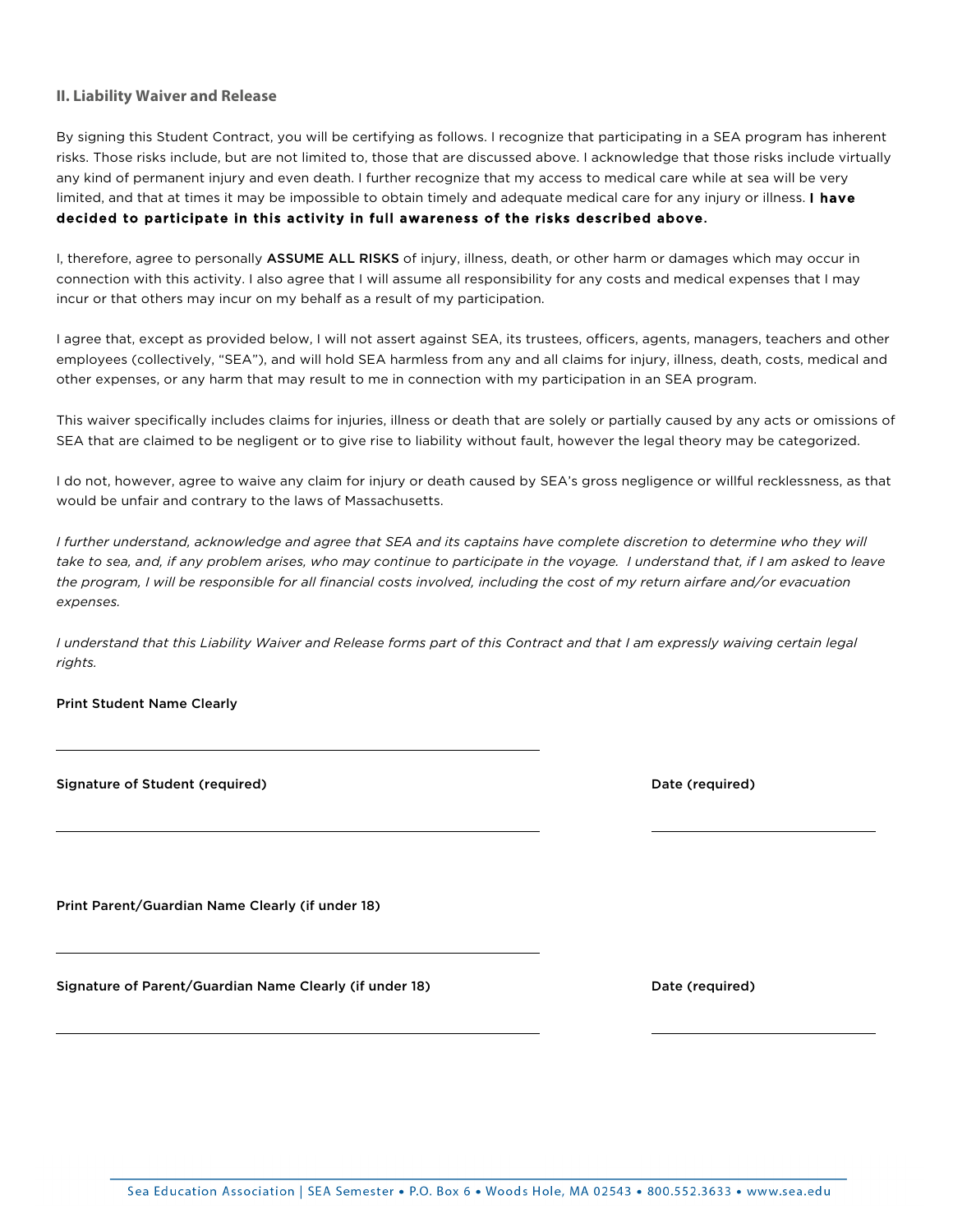### **III. Finances**

A. Tuition and Fees are due and payable in full no later than sixty (60) days prior to matriculation. Tuition and fees are reviewed annually and subject to change. SEA will make all reasonable attempts to notify you when changes are made. A deposit is required to secure your place in a SEA program. It must be received on or before the deadline noted in the acceptance letter.

B. Refund Policy. Students must notify SEA in writing of their intent to withdraw from the program. Refunds will be made according to the following schedule:

- Full refund, less \$750 deposit, for withdrawals 61 days or more before program start date.
- Fifty percent refund, less \$750 deposit, for withdrawals 60-31 days before program start date.
- No refund for withdrawals 30 days or less before program start date or after program has begun.
- Tuition owed is not cancelable, under any circumstances, including dismissal during the program. Grades will not be released if account is not paid in full.

C. Other Expenses for which you are personally responsible include the cost of your travel to and from Woods Hole; travel to and from the port(s) of embarkation and debarkation, and any personal expenses, including medical and insurance costs. SEA may find it necessary to change, with little or no advance notice, the vessel's schedule (including ports of call, operating area, dates or location of embarkation and debarkation). Such changes may affect your expenses.

### **IV. Medical Care, Health Insurance, and Related Topics**

A. Physical Examination. The unique experiential challenges of SEA's program necessitate that you be in good physical condition and sound psychological health. To this end, you must obtain prior medical clearance. At least thirty (30) days before your program begins, you must complete and return your SEA Medical Record. Upon arrival at SEA you must update us regarding any changes since that record was submitted. Failure to fully disclose medical or psychological conditions may result in your being required to withdraw from the program.

B. Insurance. You must provide evidence of adequate health insurance coverage for any medical conditions that may develop as a result of accident, illness or otherwise. Your insurance must cover you not only while you are in the United States or its coastal waters, but also on the high seas and in foreign countries. Your coverage should also include the cost of emergency care in such locations.

C. Medical Expenses. You are responsible for any medical expenses, including medical evacuation expenses that you may incur or that may be incurred on your behalf. If SEA pays such expenses on your behalf, whether under emergency conditions or otherwise, and whether such payment is made with or without your permission, you agree to reimburse SEA for all such expenses.

D. Access to Medical Care while at Sea is very limited and may at times be non-existent. Our vessels can be more than fourteen days away from any port where medical care may be found. There will be no physician or nurse aboard the vessel. Only basic first aid is available. SEA vessels carry a modest medicine chest. Consequently, it is essential that you bring with you an adequate supply of any prescription medications on which you rely.

E. Authorization to SEA and Others to Act in an Emergency. You hereby authorize SEA to act on your behalf in the event that you become physically or psychologically ill or injured and are unable to provide informed consent for medical treatment. You further authorize SEA, its ship's captain and/or any physician or emergency personnel SEA may consult to administer emergency medical treatment, to hospitalize or otherwise secure proper treatment for you, and to authorize or order injections, anesthesia, surgery or other medical treatment as may appear appropriate under the circumstances as determined by SEA. In the event of a medical emergency, SEA will make a good faith effort to contact your parents, guardian or other next of kin.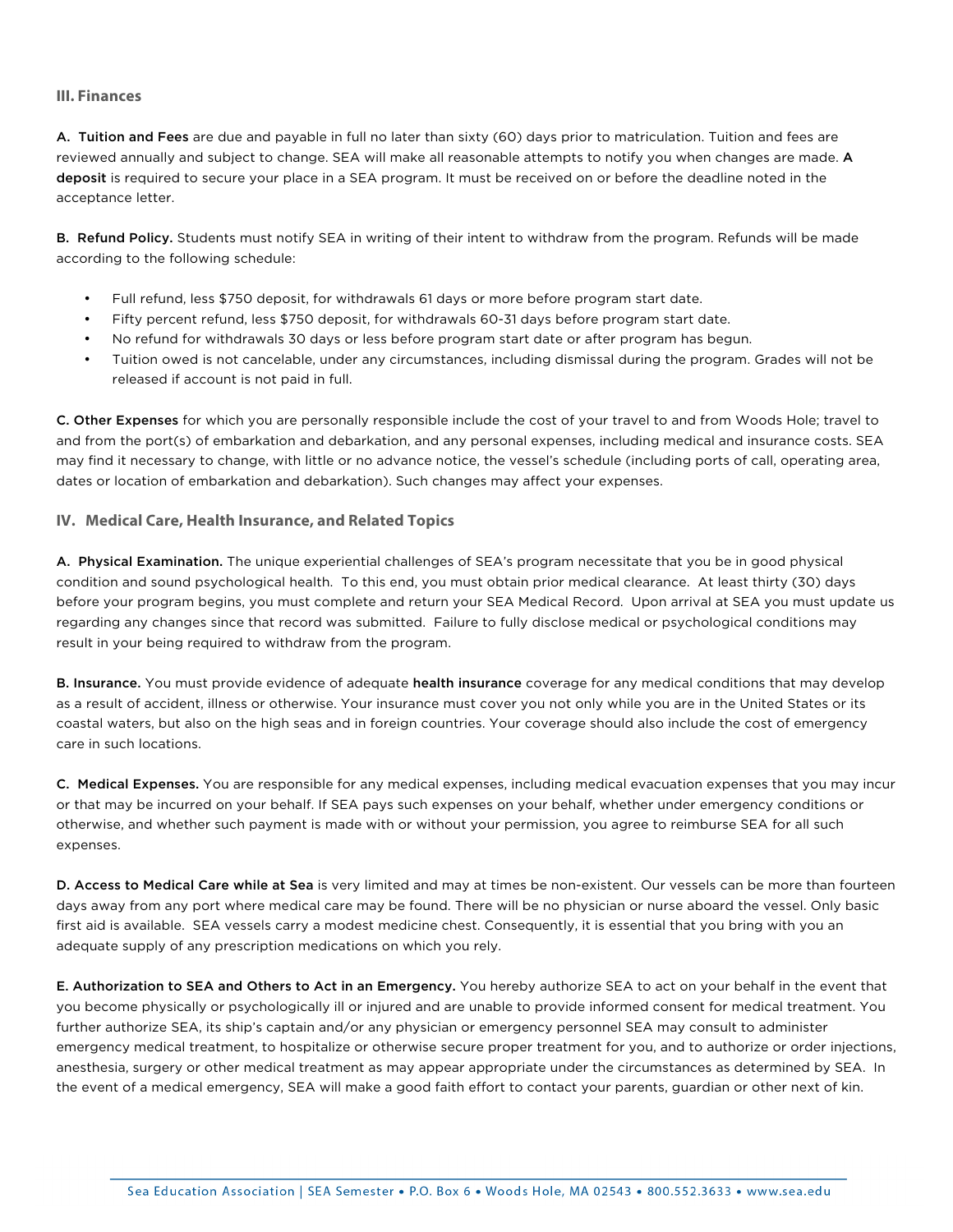F. Permission to Disclose Medical Records and Personal Information. It may be necessary for SEA to disclose your medical records and personal information to SEA staff members and to anyone involved in your medical care that needs the information (e.g., physicians, hospitals, emergency personnel, or other persons or entities involved in providing you with medical care or assistance). By signing this Contract you are giving SEA permission to do so on a reasonable need-to-know basis. You are also authorizing SEA to disclose such information to your parents, guardian or other next of kin in an emergency situation.

## **V. Academic and Student Policies**

A. Academic Standards. Students must be making appropriate academic progress in order to proceed to the sea component.

B. Code of Conduct. One of SEA's goals is to encourage all students to live, learn and work together as responsible members of the SEA community. By signing this Contract, you are acknowledging that you understand this and agree to be a respectful member of the SEA community. You are also agreeing to abide by SEA's Code of Conduct as set forth in the Student Handbook. The Code of Conduct includes, but is not limited to, the following.

Academic Integrity. SEA exists primarily to sustain the pursuit of knowledge, which is possible only in an environment of academic integrity. Your agreement to comply with our philosophy of academic honesty (including not plagiarizing or cheating) is essential. Violation of a provision of the Academic Integrity component of the Code of Conduct may result in dismissal from the program.

Drug and Alcohol Policy. SEA seeks to provide a safe and comfortable atmosphere in which students can make informed and responsible decisions. To this end, SEA prohibits the use, transfer or possession of any controlled drugs or drug paraphernalia. SEA also prohibits anyone under the age of 21 from possessing or drinking alcohol. SEA prohibits the use or possession of alcohol by any student aboard its vessels. By signing this Contract, you are agreeing to SEA's right to dismiss you for violations of SEA's Drug and Alcohol Policy, including but not limited to your refusal to comply with any requested test. You are also authorizing SEA to inform your home institution and your parent/guardian about any alcohol or drug policy infraction.

Sexual Harassment and Discrimination of any type, by anyone in the SEA community, including employees, students or visitors, is completely unacceptable and will not be tolerated at any work or learning location. SEA is committed to providing a work and educational environment free of sexual harassment, sexual violence/assault and harassment based on gender or sexual orientation. Infraction will result in consequences which may include dismissal from the program.

### **VI. Educational Records**

A. Student Access. Current and former students will have access to their educational records, as defined by the Family Educational Rights Privacy Act of 1974, upon written request to SEA.

B. Release of Confidential Records. By signing this Contract, you are authorizing SEA to release your educational records (including information relating to disciplinary matters and grades) to the academic institution at which you are currently enrolled, and, in the case of programs jointly sponsored by SEA and another institution, to the academic sponsor or co-sponsor.

### **VII. Miscellaneous Provisions**

A. Illegal Conduct. In the event that SEA reasonably believes you have engaged in or are about to engage in any form of illegal conduct, SEA may, in its sole discretion, report the situation to the appropriate authorities.

B. Applicable Law. This Contract shall be construed and interpreted according to the laws of the Commonwealth of Massachusetts without regard to principles of conflicts of law. This provision is not intended to displace any applicable federal law or regulation.